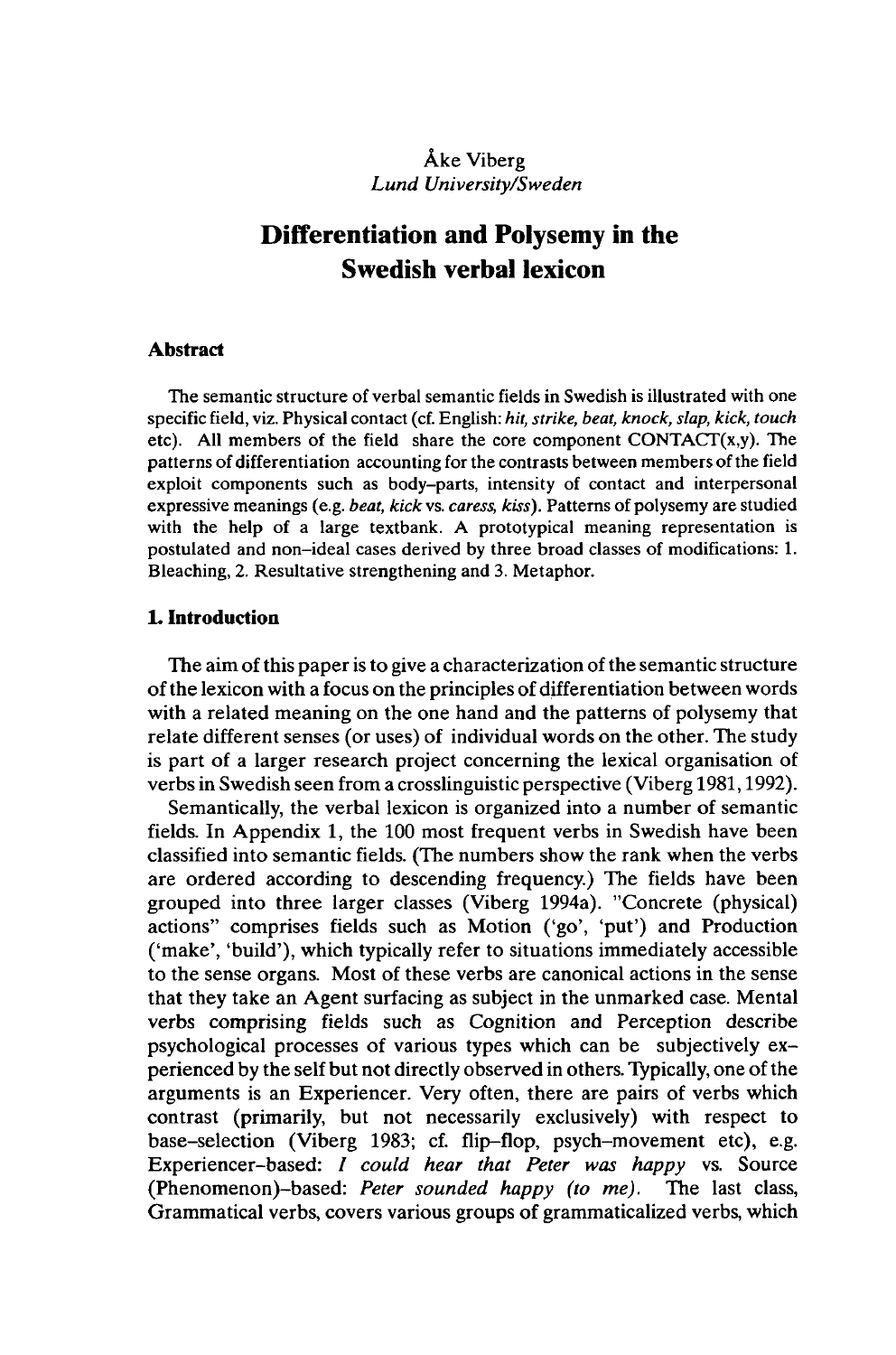express dynamic (aspectual, causative) or modal distinctions. Verbs, in particular the most frequent ones, tend to be extremely polysémie. There is a general trend that verbs extend their meanings according to the order "Concrete actions" > Mental verbs > Grammatical verbs. This applies both diachronically and in terms of synchronic polysemy. Looked at more closely, individual verbs tend to have characteristic paths of semantic extension.

## **2. Internal structure and differentiation in one semantic field: Physical contact**

The internal structure of a semantic field may be looked upon as the outcome of the interaction of a set of more or less field-specific components and a number of general field-independent components that cut across all verbal semantic fields. To take just one example, verbs of Perception (Viberg 1983) are organized according to field-dependent components such as the sense modalities *(see/hear/touch* etc) and the field-independent dynamic system comprising aktionsart (e.g. Stative: *see;* dynamic: *look)* and causative distinctions *{be visible* vs. *show* 'make visible').

In this presentation, I will use the verbs of Physical contact as the major example. Following Miller & Johnson-Laird (1976), verbal semantic fields are organized around a core predicate, e.g., Motion verbs are organized around  $TRAVEL(x)$  and Possession verbs around  $POSSES(x,y)$ . Verbs of Physical contact such as *hit, strike, beat, punch, knock, bump into, touch, rub* etc are organized around CONTACT $(x,y)$ . In Table 1, the verbs belonging to this field in Swedish are listed grouped into broadly defined subfields. A subfield such as Body-part contains verbs specifying the body-part with which the contact is effectuated (cf. *slap, punch, kick, lick),* Sound-source specifies the sound produced from the contact (cf. *bang, thump, )* and Moving contact specifies motion along something simultaneously with a contact which is hard enough to have some effect on the surface (cf. *stroke, rub, scrape, graze, scratch, itch, tickle).* The first step in the further analysis is to account for the principles of differentiation within the field. As an example, I will use some of the verbs in the subfield Moving contact. They can all be regarded as hyponyms of *stryka* approx. 'stroke' (with many languagespecific characteristics). The central part of the meaning (ii, below) comprises one motion and one contact component:

| (i)   | ACT(z, S)                           |
|-------|-------------------------------------|
| (ii)  | CAUSE $(S, (ALONG (TRAVEL))(x,y)$ & |
|       | CONTACT (x,y)                       |
| (iii) | INTEND(z, SHOW(z,w,AFFECTION))      |

Example: *Maria strök lille Peter over hâret.* 'Maria (z) stroke little Peter's (w) hair(y)' (lit. 'over the hair'). What travels along Peter's hair in this example is not expressed explicitly but is normally understood to be Maria's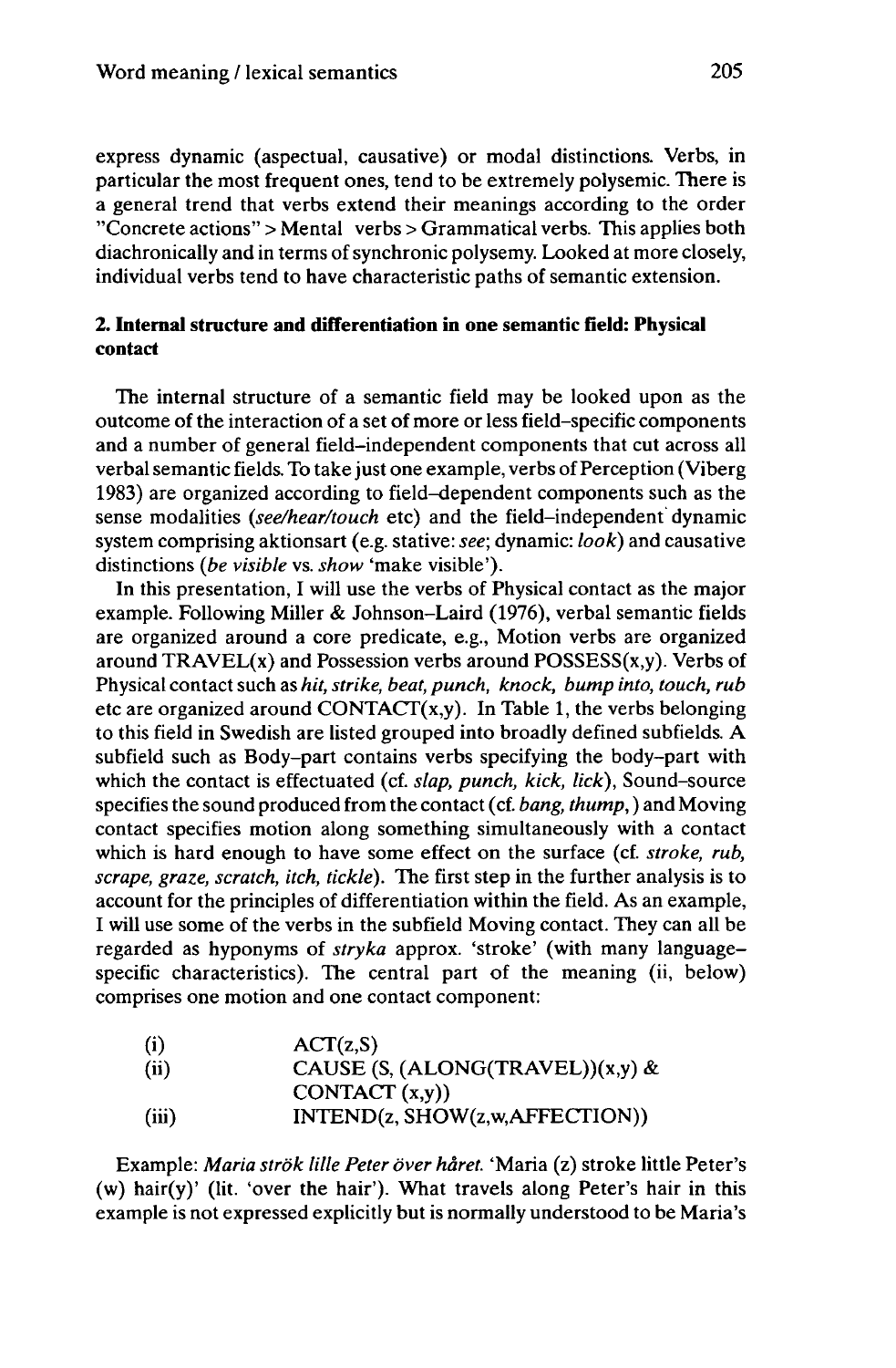hand:  $HAND(x)$  is thus the default interpretation. Most verbs of physical contact also have an attitudinal component like (iv), which is actualized in the following syntactic frame involving a relation between two human beings:

NP<sup>z</sup> \_\_NP<sup>w</sup> prep NP<sup>y</sup> (med 'with' NP<sup>x</sup>) [HUMAN:z,w;BODY-PART:x,y]



**Table 1. Physical contact verbs in Swedish. A simple taxonomy.**

The hyponyms of *stryka* 'stroke' specify various body-parts such as SKIN(y) *torsmeka* 'caress' and *kittla* 'tickle' and *skava* 'abrade'. These verbs contrast primarily with respect to the purpose or result: 'show affection', 'make laugh' and 'hurt', respectively. Another parameter is the intensity of the contact along the scale  $HARD \leq \rightarrow LIGHT$  contact. The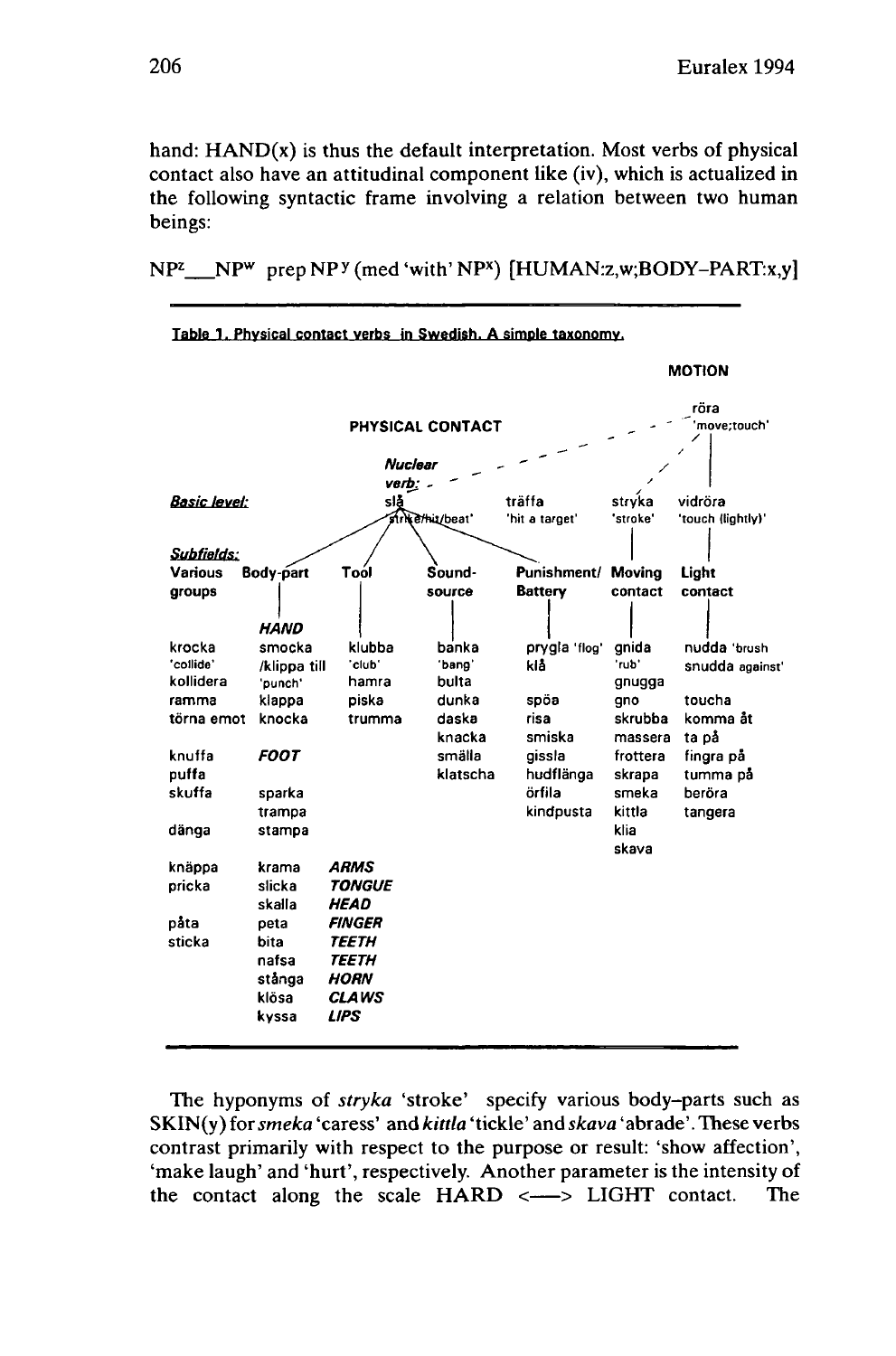differentiation between the verbs belonging to the subfield Moving contact is presented schematically in Table 2.

| Table 2. Differentiation between the hyponyms of stryka 'stroke' |  |  |  |  |  |  |
|------------------------------------------------------------------|--|--|--|--|--|--|
|------------------------------------------------------------------|--|--|--|--|--|--|

| (BACK&FORTH(TRAVEL))(x)<br>anida 'rub' |                                                                   |
|----------------------------------------|-------------------------------------------------------------------|
| qno 'rub'                              | (ENERGETICALLY(ACT))(z,S)                                         |
| qnuqqa 'rub'                           | (HARD(CONTACT))(x,y), (FAST(TRAVEL))(x)                           |
| skrubba 'scrub'                        | ROUGH(x)                                                          |
| skrapa 'scrape'                        | SHARP(x)                                                          |
|                                        |                                                                   |
| (ALONG(TRAVEL))(x, SKIN)               |                                                                   |
| smeka 'caress'                         | (LIGHT(CONTACT)) (x, v),                                          |
|                                        | INTEND(z.SHOW(z.w.AFFECTION))                                     |
| kittla 'tickle'                        | FEEL(w, WANT(w, LAUGH(w)))                                        |
| klia 'itch';'scratch'                  | INTEND(z, HAPPEN(FEEL(w, notSORE)))                               |
| skava 'abrade'                         | CLOTHES(x), FEEL(w, PAIN)                                         |
| frottera 'give a<br>rubbing'           | INTEND(z. HAPPEN(WARM/DRY(w)))                                    |
|                                        | massera 'massage' MUSCLES(y), INTEND(z, HAPPEN(notFEEL(w, PAIN))) |

## **3. Patterns of polysemy**

The principles of differentiation are based on the prototypical meaning. A second step of the analysis consists in establishing the patterns of polysemy which are characteristic of the verbs belonging to the field. This part of the analysis is based on an intensive textual study of the most frequent Physical contact verbs in "The Bank of Swedish" (Sprâkbanken, Dept. of Swedish, Gothenburg Univ.). In particular, the corpus Novels 1980 has been used (4 million running words from 60 novels, see Gellerstam 1992). Due to limitations of space, however, I will primarily present invented examples in this paper. Actual examples can be found in my publications in Swedish (Viberg 1984,1992b, 1994b).

When all occurrences of a verb are studied in a corpus, a large number of specific meanings can be observed (by feel or with reference to synonyms or paraphrases or by translating into another language), especially if the verb has a high frequency of occurrence. To a large extent these meanings appear to be related. Such patterns will be accounted for by postulating a prototypical meaning representation from which all the specific meanings can be derived in a systematic way. Some of the specific meanings can only be derived by invoking certain metaphorical principles, but to a great extent the specific meanings form a continuous chain, where adjacent meanings are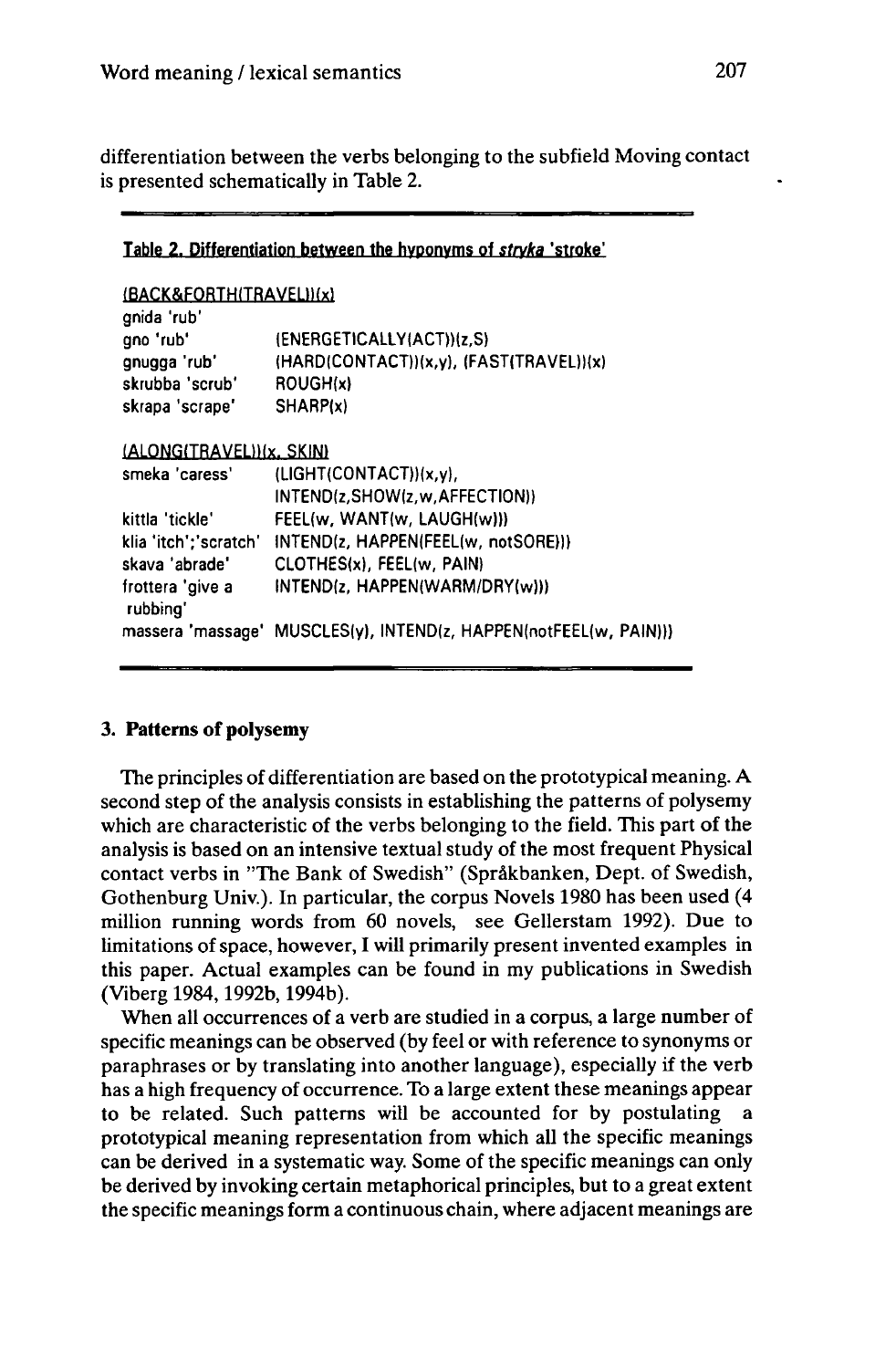felt to represent bleached or strengthened versions of one another. Technically, this can be represented by deleting from or adding to the prototypical representation. The analysis in several respects forms a parallel to text-based in-depth studies of individual words such as the study of *risk* by Fillmore & Atkins (1992) and the analysis of *ask* by Rudzka-Ostyn (1989).

The verbal semantic fields tend to be organized around one or at most a few nuclear verbs (Viberg 1993), which are dominant within their fields with respect to frequency of occurrence, the number of secondary senses and the range of constructions they can enter. Within the field Physical contact, *slâ* 'strike/hit/beat' is the nuclear verb. The prototypical meaning of *slâ* is presented in Table 3 (slightly simplified, i.e. a number of CAUSE have been left implicit).

**Table 3. Lexical representation of slâ 'strike/hif in its prototypical use-**

#### **Syntactic frame:**

**NPZ NP<sup>W</sup> (prep NPY) (med NP<sup>X</sup> )**

|  | Exemple: Per(z) slog Pål (w) (i ansiktetY) (med knytnäven <sup>X</sup> /en käpp <sup>X</sup> ) |  |
|--|------------------------------------------------------------------------------------------------|--|
|  | 'Per(z) hit $P\hat{a}$ ((w) in the face(y) with his fist(x)/a stick(x)'                        |  |
|  |                                                                                                |  |

#### **Semantic representation:**

|                           | Unmarked values:                                   |                                                  |
|---------------------------|----------------------------------------------------|--------------------------------------------------|
|                           | $HUMAN(z)$ ; $HUMAN(w)$ ; $HAND(x)$ or $HOLD(z,x)$ |                                                  |
|                           | BODYPART(y,w)                                      | y is a Body-part of w                            |
| FAST(iii)                 |                                                    | The motion in (iii) is fast                      |
| $GREAT$ (d <sub>1</sub> ) |                                                    | The force $(d_1)$ is great                       |
| (i)                       | ACT(z, S)                                          | z performs an act S                              |
| (ii)                      | STRETCH(ARM)                                       | the arm is stretched                             |
| (iii)                     | TRAVEL(x)                                          | x travels                                        |
| (iv)                      | HAPPEN(CONTACT(x,y))                               | There is contact between x and y                 |
| $\{v\}$                   | FORCE $(x, y, d_1)$                                | A force with strength $d_3$ is directed tow. $y$ |
| (v <sub>i</sub> )         | INTEND( $z$ , DEFEAT or HURT( $z$ , w))            | z intends to defeat or hurt w                    |

In the textual study (based on 2354 actual examples), a wide range of non-prototypical or secondary meanings were observed. The majority of these can be described by a modification of the representation of the prototypical meaning. Roughly, the modifications are of three types (often used in combinations): 1. **Bleaching, 2. Resultative strengthening** and **3. Metaphor.** The first two are gradual in nature and the meanings derived in these ways can often be arranged into a continuous scale with almost imperceptible steps. Many cases of bleaching are associated with a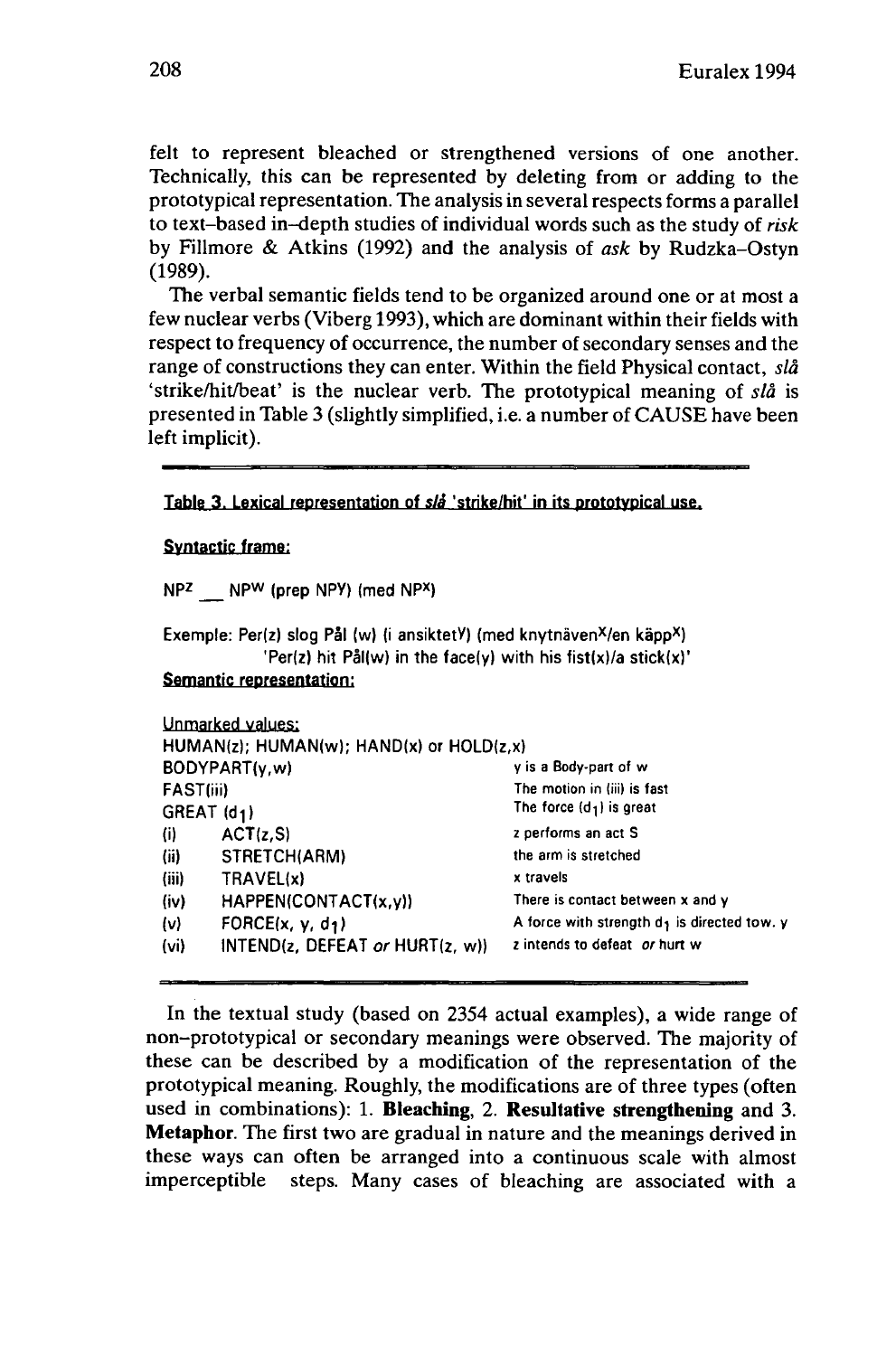non-prototypicalsubject,such as the following (Simplified versions of actual examples in Viberg 1994b):

| En käpp slog mot asfalten.    | 'A cane was (heard) striking the<br>asphalt'. |
|-------------------------------|-----------------------------------------------|
|                               | "The rain hit his face".                      |
| Regnet slog honom i ansiktet. |                                               |
| Vågorna slog mot stranden.    | 'The waves beat against the shore'.           |
| Ljuset/Ljudet/Stanken slog    | 'The light/noise/stench hit him'.             |
| emot honom.                   |                                               |

All these examples describe some type of physical contact and share the core component (iv) HAPPEN CONTACT and perhaps also (v) FORCE and (iii) TRAVEL with the prototypical case. It might be argued, that the rest of the components in Table 3 could be dispensed with even in the prototypical case. But in Swedish, the body movement in (ii) STRETCH ARM is a rather prominent part of the meaning when the subject is human. Itis possible to find examples ofthe following type, where *slâ* is used as a verb of pure body movement without any concomittant contact: *Per slog ut med armarna.* 'Per spread ('struck out with') his arms'. (A conventionalized sign of resignation, esp. in the novels.) One rather frequent type of metaphorical extension appears with thoughts or emotions as subject: *Tanken slog honom att han kunde hafel.* 'The thought struck him that he could be wrong', or *Det slog honom att han kunde ha fel.* 'It struck him etc' This is based on a metaphorical principle such as **AN IDEA IS A FORCE** (cf. Lakoff & Johnson 1980). The observations regarding the selection of subject and its consequences for the semantic interpretation are summed up in Table 4.

## **Table 4. Subject dine (for Contact verbs»**

| $HUMAN = >$                | INSTRUMENT $=$ > | NATURAL $=$ > SENSE $=$ ><br><b>FORCE</b> | <b>IMPRESSION</b> | THOUGHT.<br><b>EMOTION</b> |
|----------------------------|------------------|-------------------------------------------|-------------------|----------------------------|
|                            | <b>VEHICLE.</b>  |                                           |                   |                            |
|                            | PROJECTILE.      | <b>WIND</b>                               | <b>LIGHT</b>      |                            |
|                            | <b>CLOCK</b>     | <b>RAIN</b>                               | <b>SOUND</b>      |                            |
|                            |                  | <b>WAVE</b>                               | <b>SMELL</b>      |                            |
|                            | (BODY-PART)      |                                           |                   |                            |
|                            | (TOOL)           |                                           |                   |                            |
|                            |                  |                                           |                   | <b>METAPHORICAL</b>        |
| intention ---------------> |                  |                                           |                   |                            |
| Responsibility ------->    |                  |                                           |                   |                            |
|                            |                  |                                           |                   |                            |
|                            |                  |                                           |                   |                            |

Most of the cases that can be interpreted as resultative strengthening are motivated by a naive physics model (or folk psychology, when the object is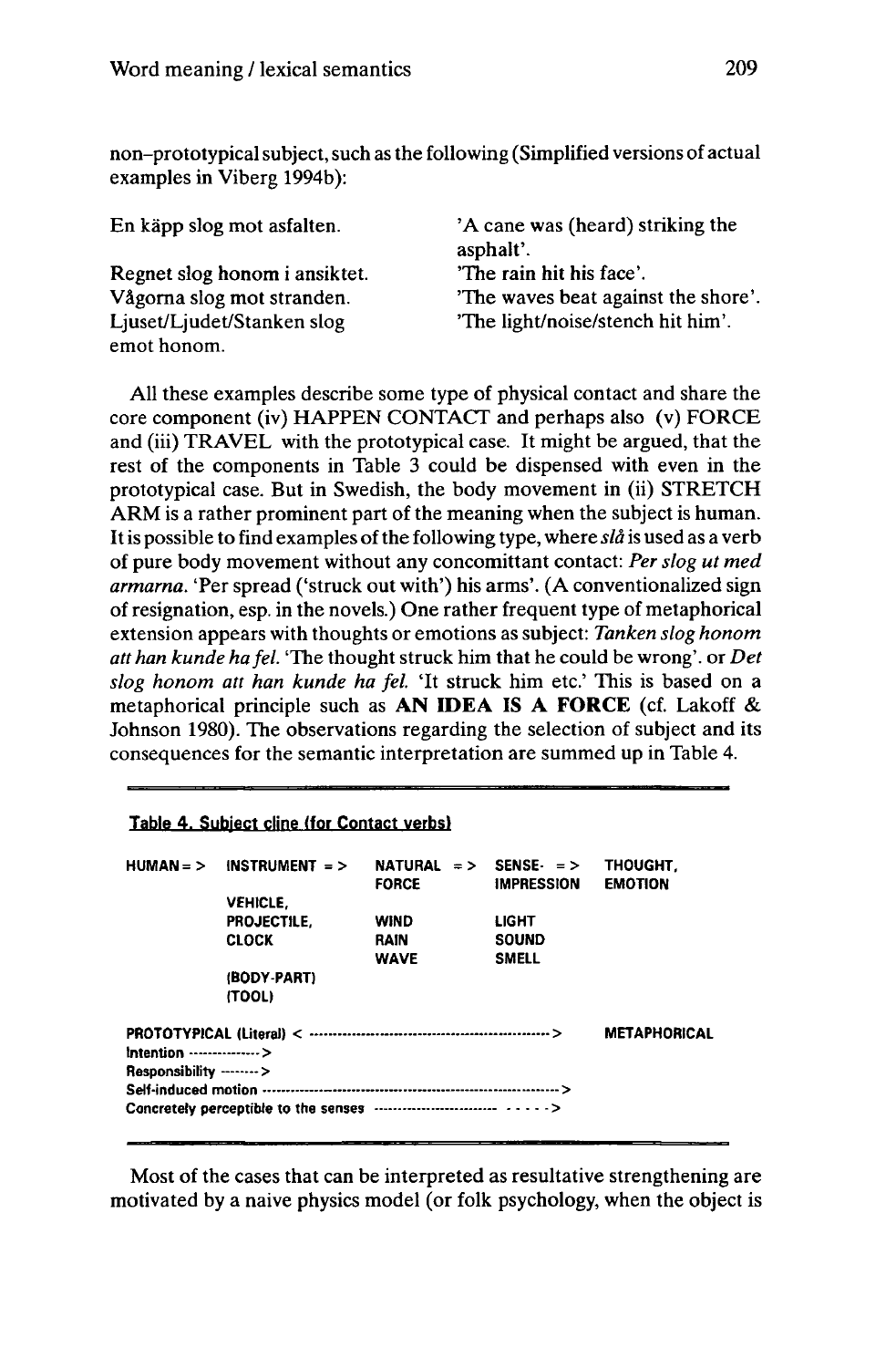human). Physical contact can result in 1. Motion, 2. The production of Sound, 3. Disconnection ('Breaking'), to mention just some of the most important cases. With a human object, we can add categories such as 1. Non-verbal communication, 2. Expression of Emotion and 3. Hurting or 4. Killing (cf the Engl, cognate *slay* of*slâ).* Formally, this strengthening can be represented by the addition of various resultative components at the end of the representation of the prototypical meaning in Table 3, according to the model:

| (iii) | HAPPEN(CONTACT(x,y))   |
|-------|------------------------|
| (iv)  | CAUSE(iii), TRAVEL(y)) |

E.g. Peter hit the ball (over the net).

Meaning extensions of this type interact in a complex way with the syntactic frame of the verb and with the addition of a wide variety of verbal particles in Swedish. Spatial particles are used in most cases when motion is involved. In addition, there is a number of combinations with more specific particles such as *slâ sonder* 'strike into pieces', one of the closest equivalents of English *break* and *slâ ihjäl* (etymol. 'into Hell') 'beat to death', 'kill'. An example of the function of the syntactic frame is the use of the formal subject *det* 'it', which is characteristic for verbs describing a sound-source like *Det knackar* 'There is a knock(at the door)'. This syntactic frame can be used even with *slâ* in examples such as: *Det slog i dörrarna.* (Lit. It struck in the doors.) "The doors slammed'. The selection of subject also can result in strengthening in some relatively frequent cases, for example: *Klockan slog.* 'The clock struck' (Sound-source). The selection of object often affects the interpretation of the verb. If the object means 'grass' (or an area that is typically covered by grass such as a lawn or a ditch-bank) the interpretation that naturally imposes itself is that a scythe is used as an instrument and that the grass is cut (see Table 5).

#### **Table 5. The lexical representation of 'slâ gras' Hit, beat grass» 'cut the grass!**

Syntactic frame: NP<sub>z</sub> NPY (med NP<sup>X</sup>) Example: Per slog gräset (med lie). 'Per cut the grass (with a scythe)'.

HUMAN(z), GRASS(y), SCYTHE(x)

|  | $\bf{5}$ | ACT(z, S) |  |
|--|----------|-----------|--|
|--|----------|-----------|--|

- (ii) TRAVEL(x)
- (iii)  $HAPPEN(CONTACT(x,y))$
- (iv) CAUSE((iii), HAPPEN(notCONNECTED(y)))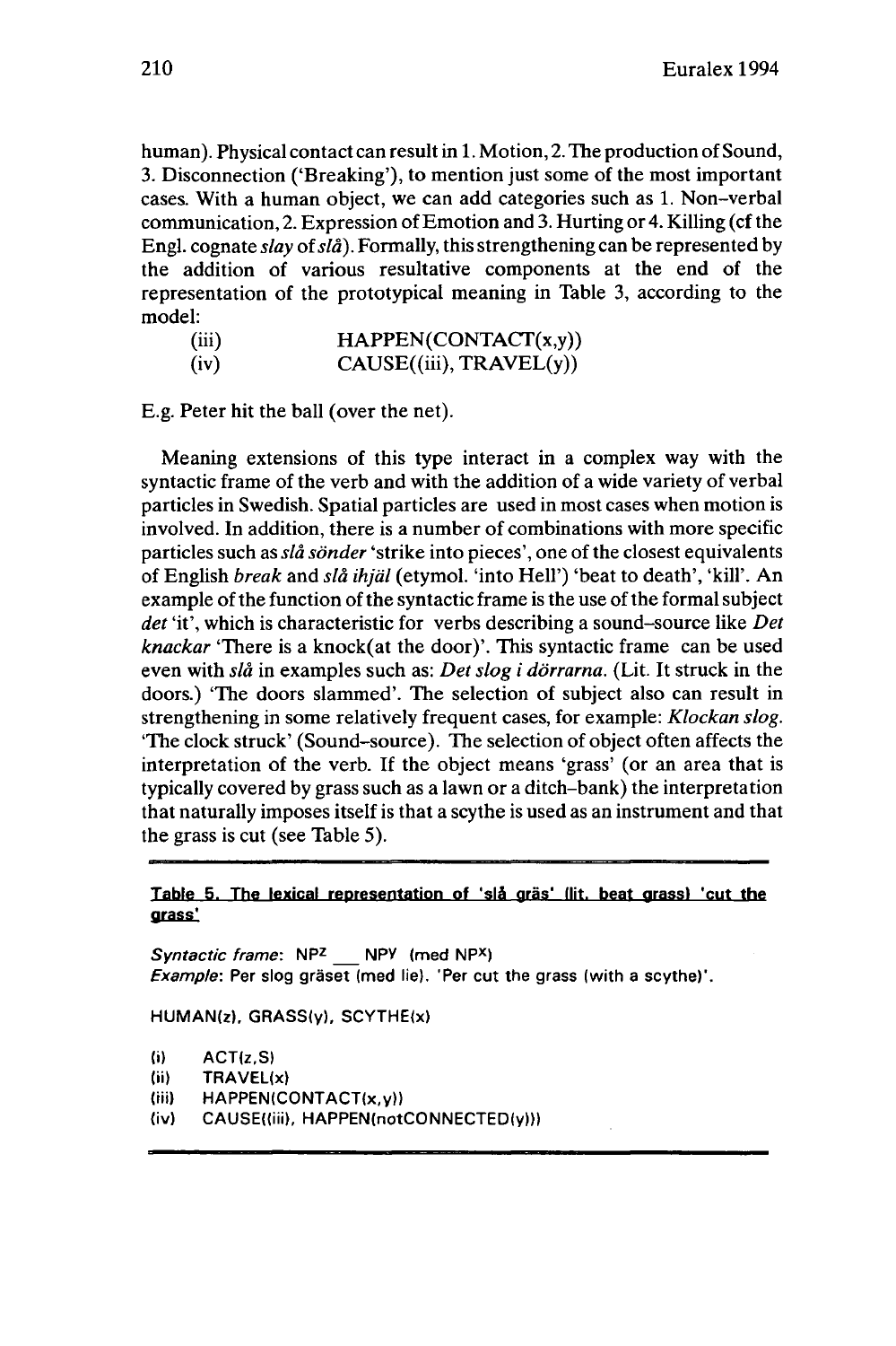Resultative strenthening turns the basic meaning of the verb into a kind of manner component ('cut by striking a scythe'). The expression *slà graset* contrasts with *klippa graset* 'cut the grass with a lawn-mover'. Some of the major types of strengthening are summed up in Table 6, which, however, is far from complete.

|             | Semantic components                    | Semantic fields<br>Human subject                                     | <b>Compare with another</b><br>type of subject: |  |
|-------------|----------------------------------------|----------------------------------------------------------------------|-------------------------------------------------|--|
| (i)         | ACT(z, S)                              | <b>Stationary motion:</b>                                            |                                                 |  |
|             |                                        | <b>Body movement</b>                                                 |                                                 |  |
| (ii)        | <b>STRETCH (ARM)</b>                   | Per slog ut med                                                      | Blommorna slog ut.                              |  |
|             |                                        | armarna. Per spread                                                  | The flowers came ('hit')                        |  |
| (iii)       | TRAVEL(x)                              | his arms.                                                            | out.                                            |  |
|             |                                        | <b>Pure contact</b>                                                  |                                                 |  |
| (iv)        | HAPPEN(CONTACT(x,y))                   | Per slog emot ett bord.                                              | Vågorna slog mot<br>stranden. The waves beat/   |  |
|             |                                        | Per knocked against a<br>table.                                      | lapped against the beach.                       |  |
| (v)         | FORCE $(x,y,d_1)$ & CAUSE $(d_1,(vi))$ |                                                                      |                                                 |  |
|             | $u: GREAT(d_1)$                        | Objective motion                                                     |                                                 |  |
|             |                                        | Per slog bort bollen.                                                |                                                 |  |
| (vi) a      | TRAVEL(y)                              | Per hit ('away') the ball.                                           |                                                 |  |
|             |                                        | Sound source                                                         | Det slog i dörrarna.                            |  |
| (vi) b)     | (FROM(TRAVEL))(SOUND, y)               | Per slog takten.                                                     | The doors slammed.                              |  |
|             |                                        | Per beat time.                                                       | Klockan slog fem.                               |  |
|             |                                        | <b>Disconnection</b>                                                 | The clock struck five.                          |  |
| $(vi)$ $c)$ | HAPPEN(notCONNECTED(y))                | Per slog sönder flaskan.                                             |                                                 |  |
|             |                                        | Per broke ('hit to pieces') the bottle.                              |                                                 |  |
|             |                                        | Per slog gräsmattan.                                                 |                                                 |  |
|             |                                        | Per mowed the lawn.                                                  |                                                 |  |
| (vi) d)     | HAPPEN(FEEL(w,PAIN))                   | <b>Bodily sensation</b>                                              |                                                 |  |
|             |                                        | Per slog sig (i knät).                                               | Pulsen/Hjärtat slår.                            |  |
|             |                                        | Per hit his knee.                                                    | The pulse/The heart beats.                      |  |
| (vi) e)     | HAPPEN(notALIVE(w))                    | Organic life                                                         |                                                 |  |
|             |                                        | Per slog ihjäl Pål.                                                  | Björnen slog ett får.                           |  |
|             |                                        | Per beat Pål to death.                                               | The bear got ('hit') a lamb.                    |  |
| $(v_i)$ f)  | HAPPEN(EXIST(FIRE))                    | Production                                                           |                                                 |  |
|             |                                        | Per slog eld på en tändsticka.<br>Per struck ('hit fire on') a match |                                                 |  |
|             |                                        | Social interaction                                                   |                                                 |  |
| $(vi)$ g)   | DEFEAT (z,w)                           | Per slog Pål i schack.                                               |                                                 |  |
|             |                                        | Per beat Pål at chess.                                               |                                                 |  |
|             |                                        | Napoleon slog preussarna.                                            |                                                 |  |
|             |                                        | Napoleon defeated the Prussians.                                     |                                                 |  |
|             |                                        |                                                                      |                                                 |  |

**Table 6. Maior tvnes of resultative senses of s/à 'hit/strike/beat'**

The verb *stryka* 'stroke/rub/wipe' discussed earlier provides some clear examples of resultative strengthening and how this is dependent on the type of object. A sentence such as *Peter strök taket* means 'Peter painted the ceiling', while *Peter strök sina byxor* means 'Peter ironed his pants'. The instrument in such examples is ususally understood:  $BRUSH(x)$  or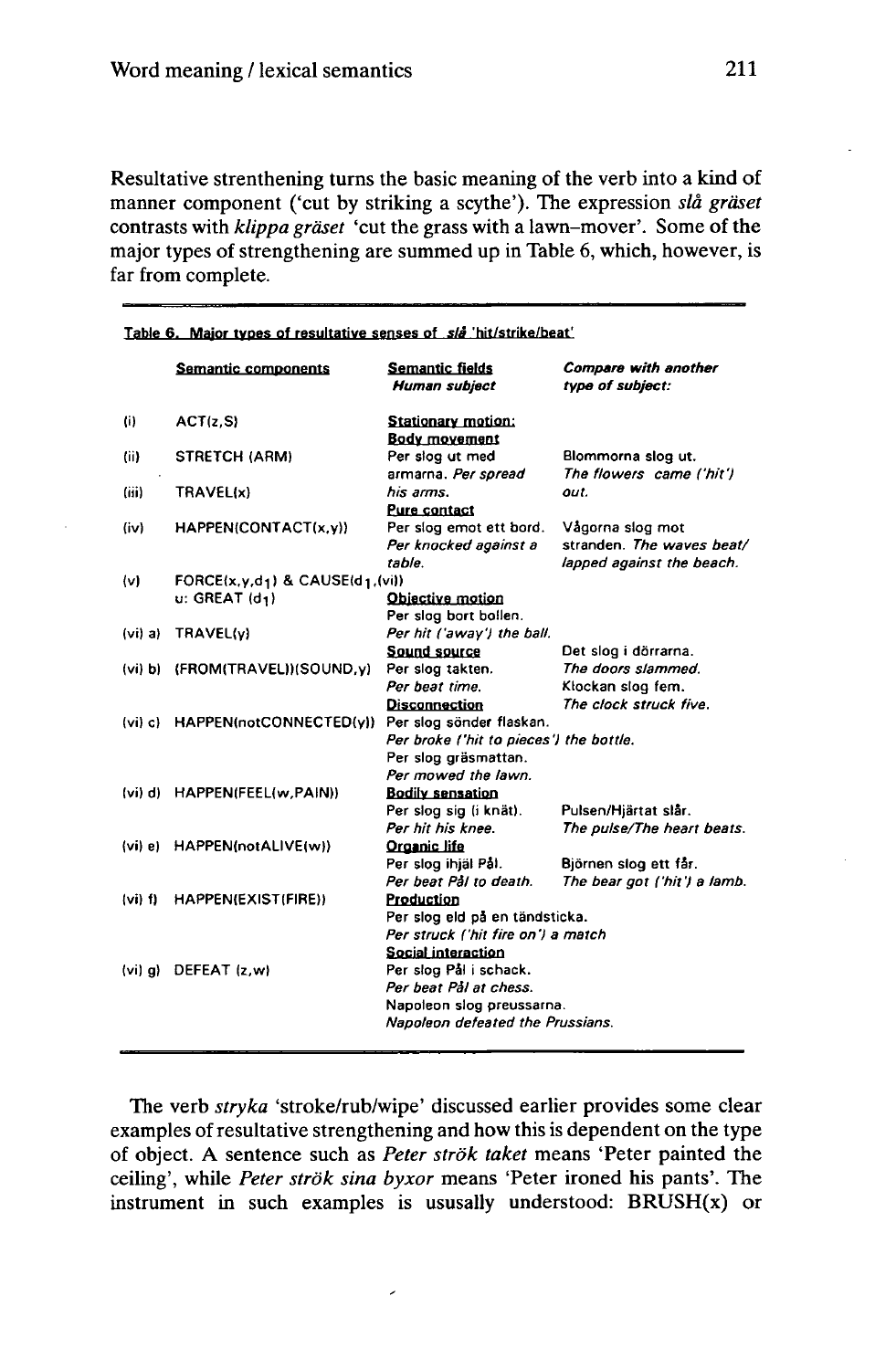$IRON(x)$ . Any object that could naturally be interpreted as a surface that is conventionally painted or a cloth that is usually ironed will strongly suggest these specific meanings. A further possibility is that the object refers to a word or an utterance,  $TEXT(v)$ , for short. In this case, the instrument PEN(x) is understood: *Peter strök under ordet* ('under the word') 'Peter underlined the word' or *Peterströk over* ('over') *ordet* 'Peter crossed out the word'. The semantic represenation is shown in Table 7.

| <b>Table 7. The lexical representation of 'stryka' in combination with TEXT</b> |                                                                        |  |  |  |
|---------------------------------------------------------------------------------|------------------------------------------------------------------------|--|--|--|
|                                                                                 | Syntactic frame: NP <sup>z</sup> under/över NPY (med NP <sup>x</sup> ) |  |  |  |
|                                                                                 | $HUMAN(z)$ , $TEXT(y)$ , $PEN(x)$                                      |  |  |  |
| $\langle i \rangle$                                                             | (VITH <sub>i</sub> (ACT)) (z, S, x)                                    |  |  |  |
| (ii)                                                                            | CAUSE(S,((ALONG(TRAVEL)) (x,y) & HAPPEN (CONTACT (x,y)))               |  |  |  |
| (iii)                                                                           | CAUSE ((ii), HAPPEN(EXIST(LINE)))                                      |  |  |  |
| (iv) a)                                                                         | INTEND (z, SHOW (z,w, IMPORTANT (y)))                                  |  |  |  |
| (iv) b                                                                          | INTEND (z, SHOW (z, w, not VALID(y)))                                  |  |  |  |

In this case, the meaning can be further extended from the basic meaning by deleting the manner component leaving only the superimposed abstract component (iv) in Table 7: / *sitt tal, strök ministem under vikten av förhandlingar.* 'In his speech, the minister emphasized the importance of negotiations.' This represents a common phenomenon. In the material, it is possible to observe several chains of related meanings, where the last link superficially lacks any relation to the prototypical meaning of the word. If some of the intervening links should be lost, we would have a change of meaning in the historical sense. Many of the synchronically existing secondary meanings of Swed. *slâ* 'strike' have developed into primary meanings in other languages. According to Buck (1949), many of the words for 'kill' in Indo-European languages are derived from words meaning 'strike' as the English cognate *slay* of Swed. *slâ.* Another common phenomenon is the development from 'strike' to 'cut' attested, for example, in French *couper* 'cut' (<01dFr. 'strike'; cf. It. *colpire,* Spa. *golpear).* This is one indication that both the general principles of meaning extension and also some of the specific patterns of polysemy observed in Swedish reflect more general phenomena. Many of the semantic extensions follow from general human experience of the typical result of physical contact such as displacement, disconnection, the emergence of a sound etc and could thus be expected to reflect universal tendencies, but to tease out more exactly what represents universal tendencies and what represents language-specific meaning specializations obviously requires varied crosslinguistic data.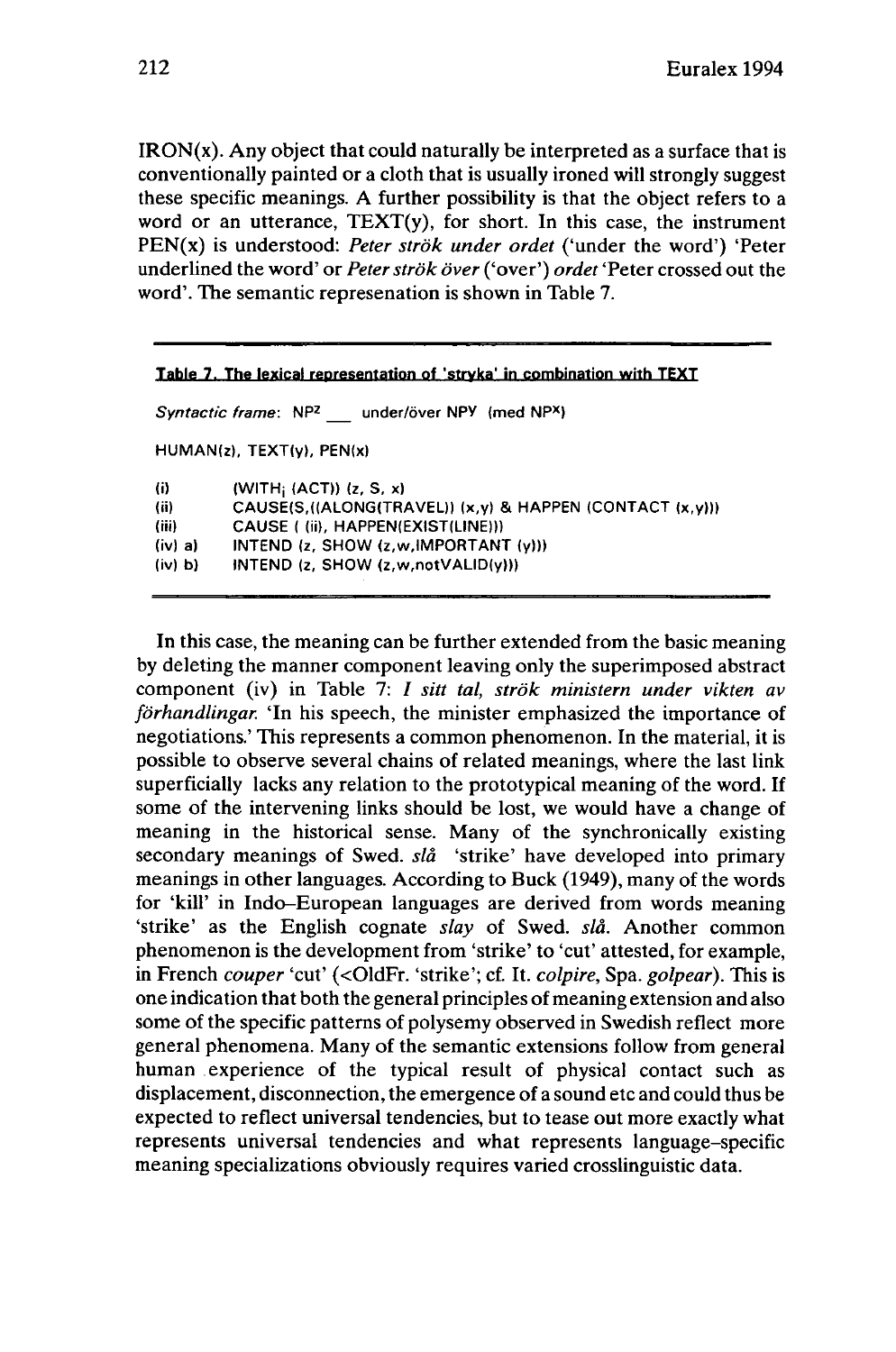#### **References**

- Allén, S. 1971. Frequency Dictionary of Present-Day Swedish. Stockholm: Almqvist & Wiksell. Buck, C. Darling. 1949. A Dictionary of Selected Synonyms in the Principal Indo-European Languages. Chicago: Univ. of Chicago Press.
- Fillmore, C. & Atkins, B. 1992. Toward a frame-based lexicon: The semantics of RISK and its Neighbors. In: Lehrer, A. & Kittay, E. (eds.). Frames, Fields, and Contrasts. Hillsdale/N.J.: Lawrence Eribaum.
- Gellerstam, M. 1992. Modern Swedish text corpora. In: Svartvik, J (ed.), Directions in Corpus Linguistics. Berlin and New York: Mouton de Gruyter.
- Miller, G. A. & Johnson-Laird, Ph. 1976. Language and Perception. Cambridge: Cambridge University Press.
- Rudzka-Ostyn, B. 1989. Prototypes, schémas and cross-category correspondences: the case of ask. Linguistics 27:613-661.
- Viberg, Â. 1981. Studier i kontrastiv lexikologi. (Ph. D. thesis). SSM Report 7-8. Dept. of linguistics, Stockholm University. videly, A. 1981. Studier Frontrastiv TextRologi. (Fri. D. thesis). SSM Report 7-6. I<br>
linguistics, Stockholm University.<br>
— 1983. The verbs of perception: a typological study. Linguistics 21: 1, 123–62.<br>
— 1994. Fysiska ko
- 1983. The verbs of perception: a typological study. Linguistics 21: 1, 123-62.
- 
- —— 1984. Fysiska kontaktverb i svenskan. En skiss. *Svenskans beskrivning 14*. Lund.<br>—— 1992a. Universellt och språkspecifikt i det svenska ordförrådets organisation. *Tijdschrift voor* Skandinavistiek 13:2, 17-58.
- •1992b. Tvârspràklig lexikologi med svenskan <sup>i</sup> centrum. In: Fjeld, R. (ed.), Nordiske studier i lexikografi. Oslo.
- •1993. Crosslinguistic perspectives on lexical organization and lexical progression. In: Hyltenstam & Viberg (eds.). Progression and regression in language. Cambridge:<br>
Hyltenstam & Viberg (eds.). Progression and regression in language. Cambridge:<br>
1994a. Vocabularies. In: Ahlgren, I. & Hyltenstam, K. (eds.). Cambridge University Press.<br>1994a. Vocabularies. In: Ahlgren. I. & Hyltenstam. K. (eds.). Bilingualism in Deaf Education.
- Hamburg: Signum Press.
- •(1994b). Polysemi hos svenska verb. Exemplet slâ och andra fysiska kontaktverb. To appear in the publication from The Second Nordic Conference of Lexicography in Copenhagen, May **1993.**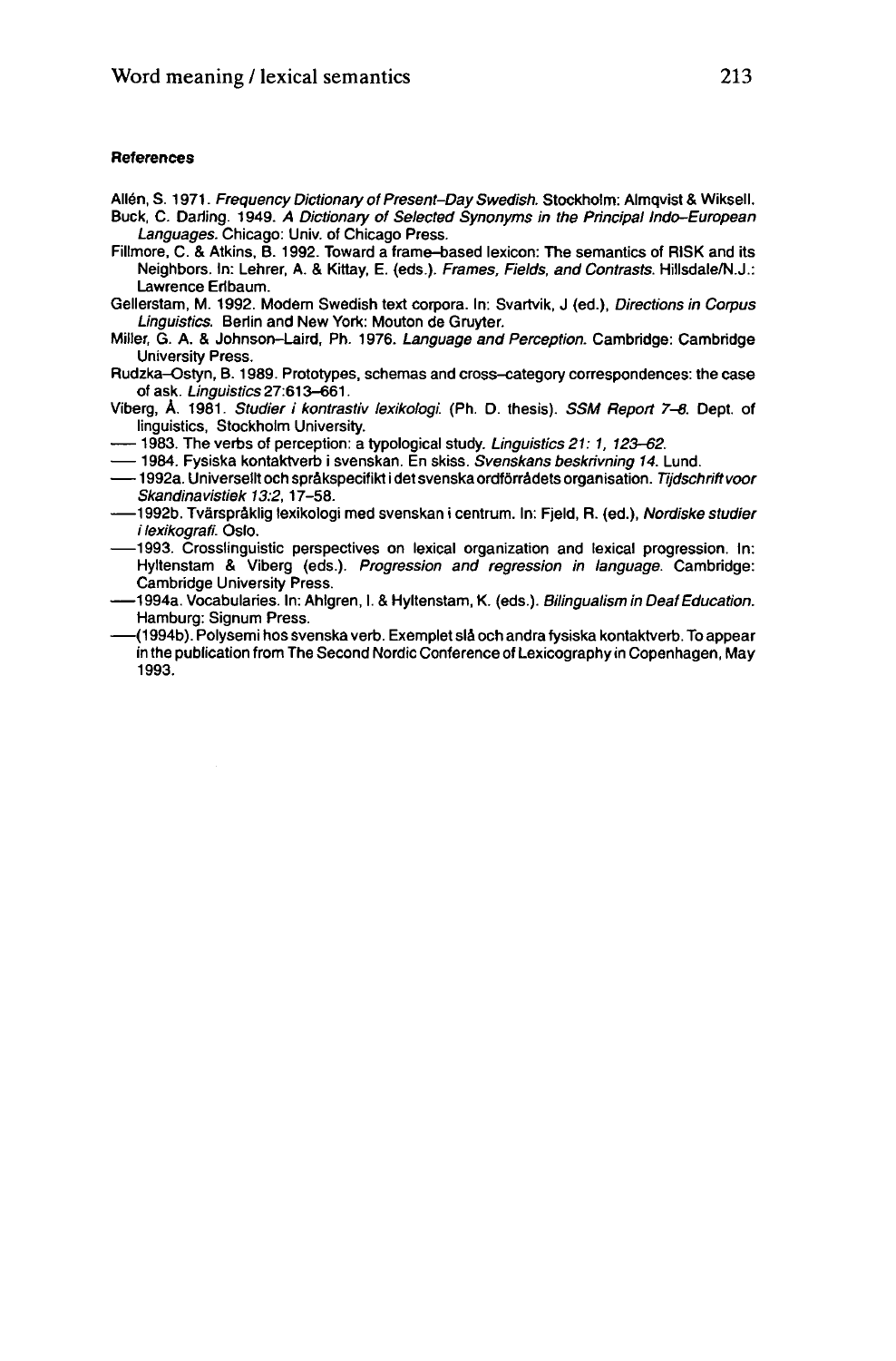# Appendix 1.

**The 100 most frequent verbs in Swedish classified into semantic fields**

| <b>GRAMMATICAL VERBS</b>                                   |                                                                                                                                           |                                                                                                                                                                         |                                                                                                                                              |                                                                                                                                                                                         |
|------------------------------------------------------------|-------------------------------------------------------------------------------------------------------------------------------------------|-------------------------------------------------------------------------------------------------------------------------------------------------------------------------|----------------------------------------------------------------------------------------------------------------------------------------------|-----------------------------------------------------------------------------------------------------------------------------------------------------------------------------------------|
| <b>GENERAL</b><br><b>DYNAMIC</b>                           | <b>ASPECTUAL</b>                                                                                                                          | <b>CAUSAL</b>                                                                                                                                                           | <b>MODAL</b>                                                                                                                                 | <b>MODALITY</b>                                                                                                                                                                         |
| 1 vara<br>'be'<br>6 bli<br>'become'<br>41 använda<br>'use' | 23 börja<br>'begin'<br>51 fortsätta<br>'continue'<br>89 bruka<br><b>HABITUAL</b>                                                          | 26 låta<br>'let'<br>59 leda<br>'lead (to)'<br>71 bero<br>'depend'<br>95 tvinga<br>'force'                                                                               | 3 kunna.<br>'can'<br>4 ska<br>'shall'<br>15 måste<br>'must'<br>19 böra<br>'ought'<br>35 behöva<br>'need'                                     | 49 försöka<br>'try'<br>54 lyckas<br>'succeed'<br>85 töras<br>'dare'<br>100 hinna<br>'be in time to'                                                                                     |
| "CONCRETE ACTIONS"                                         |                                                                                                                                           |                                                                                                                                                                         |                                                                                                                                              |                                                                                                                                                                                         |
| <b>POSTURE</b>                                             | <b>MOTION</b><br>Reflexive                                                                                                                | Objective                                                                                                                                                               | <b>POSSESSION</b>                                                                                                                            | <b>EXISTENCE &amp;</b><br><b>PRODUCTION</b>                                                                                                                                             |
| 17 stå<br>stand'<br>21 ligga<br>'lie'<br>61 sitta<br>'sit' | 7 komma<br>'come'<br>12 gå<br>'go'<br>34 följa<br>'follow;<br>accompany'<br>50 lämna<br>'leave'<br>70 hoppa<br>'iump'<br>72 nå<br>'reach' | 37 sätta<br>'put = set'<br>38 ställa<br>'put = stand'<br>42 lägga<br>'put = lay'<br>47 dra<br>'puil'<br>64 föra<br>'lead'<br>80 bära<br>'carry'<br>92 samla<br>'gather' | 2<br>ha<br>'have'<br>få<br>5.<br>'get'<br>10 ta<br>'take'<br>$13 q$ e<br>'give'<br>81 köpa<br>'buv'<br>87 sakna<br>'lack'<br>94 äga<br>'own' | 8 göra<br>'make'<br>9 finnas<br>'there is'<br>39 bygga<br>'build'<br>58 ske<br>happen'<br>62 skapa<br>'create'<br>77 hända<br>"happen"<br>88 bestå<br>'last'<br>90 förekomma<br>'occur' |
| <b>ORGANIC</b><br><b>LIFE</b>                              | <b>QUANTITY</b>                                                                                                                           | <b>PHYSICAL</b><br><b>CONTACT</b>                                                                                                                                       | <b>MANIPULA-</b><br><b>TION</b>                                                                                                              |                                                                                                                                                                                         |
| 46 leva<br>'live, be alive'<br>86 växa<br>'grow'           | 45 öka<br>'increase'                                                                                                                      | 53 slå<br>'strike/hit/beat'<br>69 röra<br>'touch' (;'move')                                                                                                             | 22 hålla<br>'hold'                                                                                                                           |                                                                                                                                                                                         |